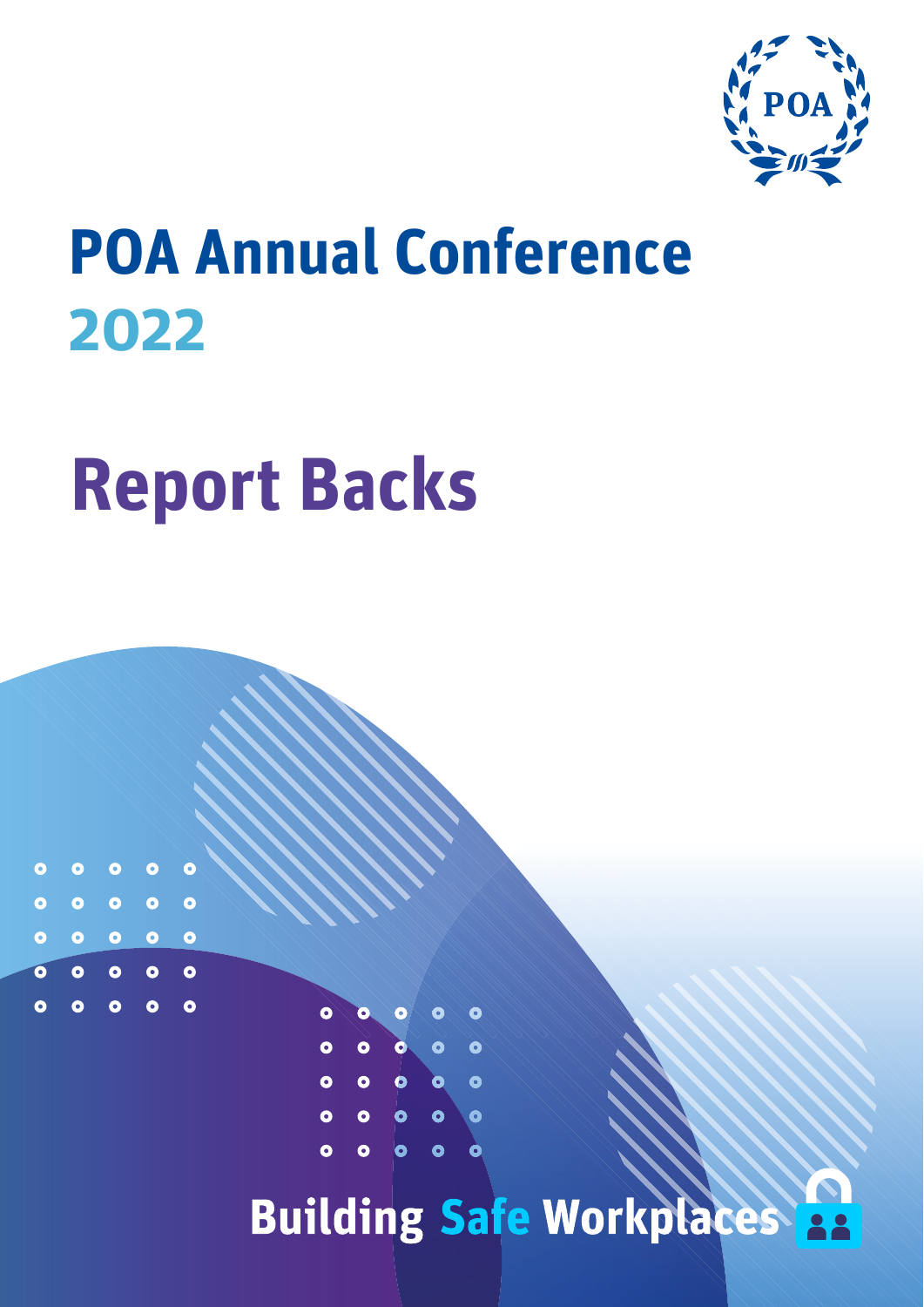# **REPORT BACKS 2019**

# **RULES & CONSTITUTION**

**1** Amend Rule 6.3 to include;

(f) are entitled to remain in Conference during a closed session for delegates.

*The terms of this motion were carried out by amending the Rules and Constitution.*

**7** Delete Rule 16.3 (a), (b), (c), (d) and any references to the Relief Fund under Rule 16.1.

*The terms of this motion were carried out by amending the Rules and Constitution.*

**8** Amend Rule 20.2 (d) to include:

or to cover short- or long-term absences, for example; suspension, maternity or disability leave.

*The terms of this motion were carried out by amending the Rules and Constitution.*

# **HEALTH & SAFETY**

**9A** That Conference accepts that the recent spate of serious assaults against staff at a number of establishments demonstrate that prisons are still not safe despite HMPPS and Government claiming otherwise.

Conference recognise the consequences of violence and direct the NEC to take legal action to ensure the Secretary of State, HMPPS and Government provide a safe workplace where all POA members work.

*The terms of this motion were put before HMPPS following the close of Conference.*

*The motion will remain as a policy of the Union until it is achieved or until the 10 year Anniversary.* 

**11** Conference to direct the NEC in gaining Baton's 24/7 to protect our members Health & Safety due to the escalating levels of violence and incidents in the prison estate including the Private Sector, Open Estate and YJB.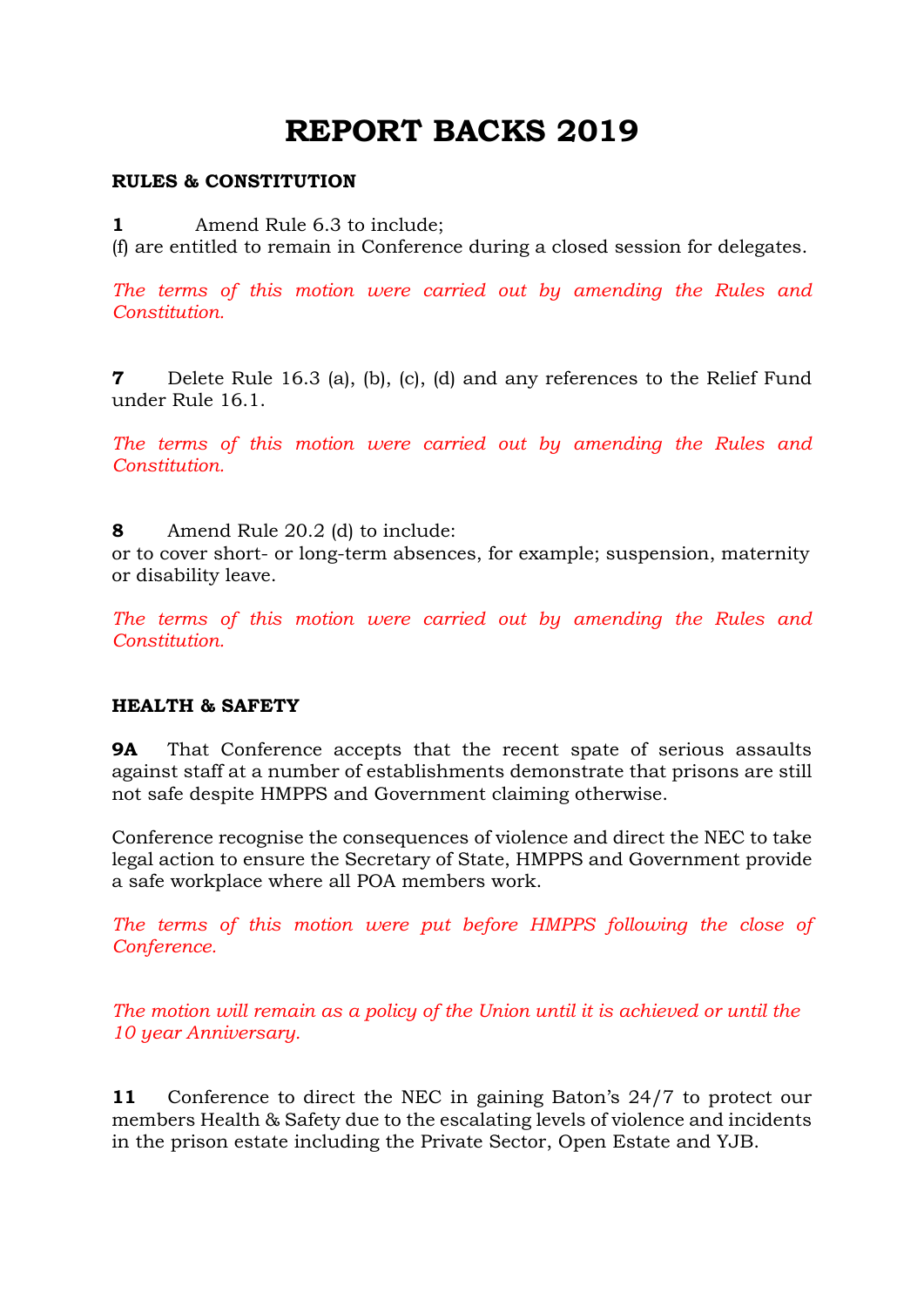*The terms of this motion were put before HMPPS following the close of Conference.*

*Response from HMPPS;*

*The Youth Custody Service (YCS) is in the process of undertaking a full use of force/restraint revision programme mirroring the approach that was recently undertaken across the adult estate. In order to assist the YCS to undertake this work Stuart Hardy has joined us on secondment from NTRG and will lead this work on behalf of the YCS. The scope of this revision programme will include:*

- *Personal Protection, which will include SPEAR*
- *Batons*
- *PAVA*
- *use of rigid bar handcuffs and*
- *the interface with wider behaviour management approaches*

*Once complete the YCS Use of Force Committee, chaired by the YCS Executive Director, will comment and discuss before a final decision is made.*

*It also to note that Stuart will also be leading on taking forward the recommendations made within the Charlie Taylor review (yet to be published) into Pain Inducing Techniques and we envisage consulting with the POA on this work and the Use of Force revision programme in the very near future.*

# *9/3/21 Dear All,*

*At the Health and Safety Consultative Meeting of 7/9/20 the issue of Extendable Batons in the Open Estate was raised and the following Action agreed.*

*"Extendable Batons in the Open Estate. Concerns regarding Extendable Batons in the Open Estate were raised. The NEC stated that they continue to press for Extendable Batons in the Open Estate but requested statistical information regarding violence in the day as the employer states that violence only occurs at night. Action NEC Reps to seek statistical information from Open Estate branches regarding violence during the Core Day in the Open Estate."*

*NEC Reps were asked to contact Open Estate Branches in their Area and to date only one Branch (North Sea Camp) has responded. I would be grateful if you could once more chase your Branches for this information if they wish the Health and Safety Committee to progress it.*

*The motion will remain as a policy of the Union until it is achieved or until the 10 year Anniversary.*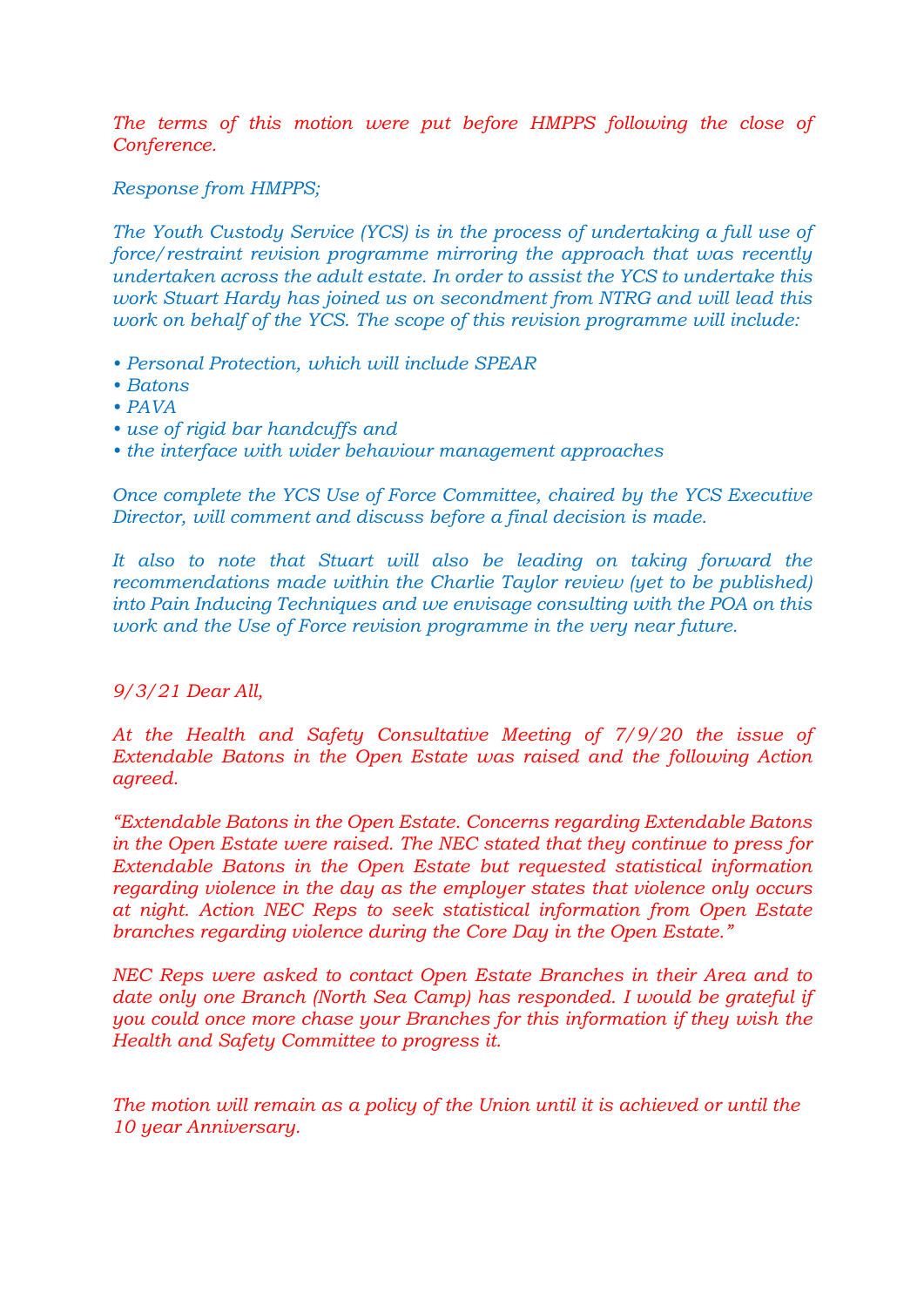**13** Conference recognises for the POA to be effective in Health and Safety it needs more than just a strong membership within the workplace, it needs a robust Health and Safety Structure throughout the Union.

Therefore, Conference authorises the NEC to increase the Health and Safety Consultative Committee to two members responsible for each area.

It will be the responsibility of the Area NEC Rep along with the Chair of the H&S Whitley Committee to appoint from those candidates who express an interest in the post.

The appointment is to be for 5 years after which the position will be re advertised within area.

The minimum requirement for this position would be the TUC Diploma in Health and Safety or equivalent.

A Health and Safety Circular to be introduced for action by the Union's Health and Safety Reps.

*The terms of this motion have been carried out.*

**16** Conference instruct the NEC to engage with HMPPS and ensure that all healthcare providers are required to offer medical assistance to all staff whilst at work as part of their contract and not just prisoners.

*The terms of this motion were put before HMPPS following the close of Conference.*

*The motion will remain as a policy of the Union until it is achieved or until the 10 year Anniversary.* 

**17** That the POA mandates the employer to provide a health check policy following any PS incident involving staff feeling unwell due to exposure.

*The terms of this motion were put before HMPPS following the close of Conference.*

*The motion will remain as a policy of the Union until it is achieved or until the 10 year Anniversary.* 

**17a** Following the publication of HMPPS Policy on voluntary testing of staff, Conference instructs the POA to fund testing into members exposure levels to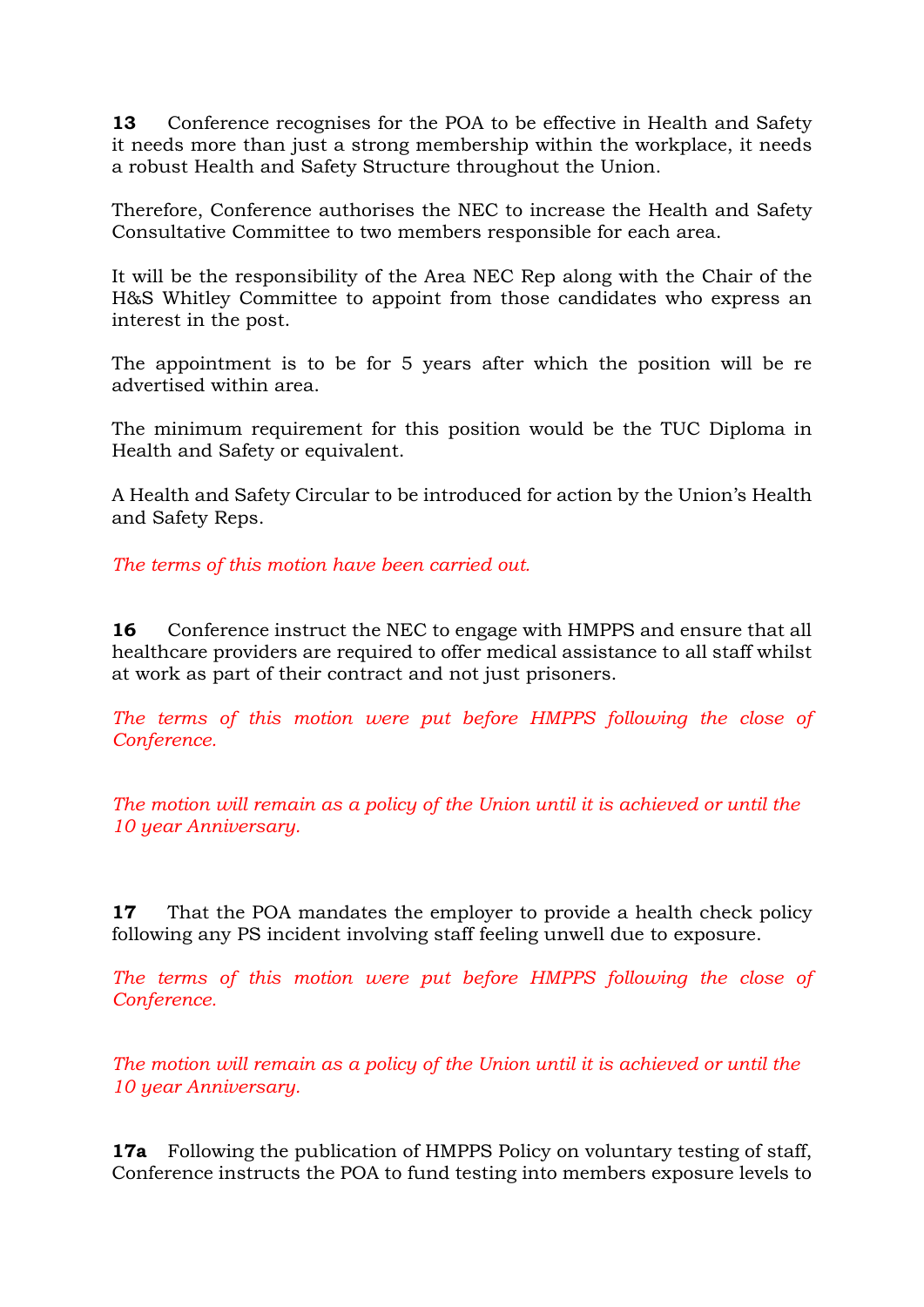all airborne chemicals and contaminants resulting from the use of NPS within our Jails.

See POA Circular 70/2019.

*Testing is due to be carried out in March and April but could be subject to change due to COVID-19.*

*The independent testing was scheduled to be undertaken out in HMP Winchester and HMP Low Newton. A professor called Dr Richard Paul, from Bournemouth University commissioned carry out the work for the POA. He submitted a proposal which was accepted by the executive. Following this he had to submit his proposals to a research panel for them to consider, prior to HMP agreeing to allow access into establishments. His proposals were unfortunately rejected by the panel. This was partly due to HMP already carrying out staff urine testing in several establishments.*

*We eventually managed to reach agreement for Richard Paul to carry out his work at HMP Winchester and HMP Low Newton. He carried out a variety of tests including static air monitoring units on wings and portable air sampling units to be worn by staff whilst on duty. Hair sampling may also be carried out later. The test results are not yet known* but will be shared when they are.

*The terms of this motion were put before HMPPS following the close of Conference.*

*November 20 – Dr Richard Pauls study commissioned and paid for by the POA concluded there was no synthetic cannabinoid detection in either urine samples or airborne samples at levels that would be a concern following tests at HMP Winchester. Dr Paul was actively seeking permission with HMPPS to trial a new technique for airborne Buscopan at HMP Low Newton, however this did not progress due to CV19 restrictions.*

*March 2022 – Update The employer announced following the removal of restricted regimes that it intends to put in place an operation to establish if the use of Spice is still prevalent as we move away from restricted regimes. A tactical group will be set up to examine the use of Psychoactive substances.*

*The tests at HMP Low Newton will now hopefully be completed as previously mentioned in November 2020.*

*The motion was achieved.* 

**18** That Conference instruct the NEC to pursue Governing Governors through the Courts when a breach of Health and Safety Legislation has occurred in accordance with the Unions Rules and Constitution.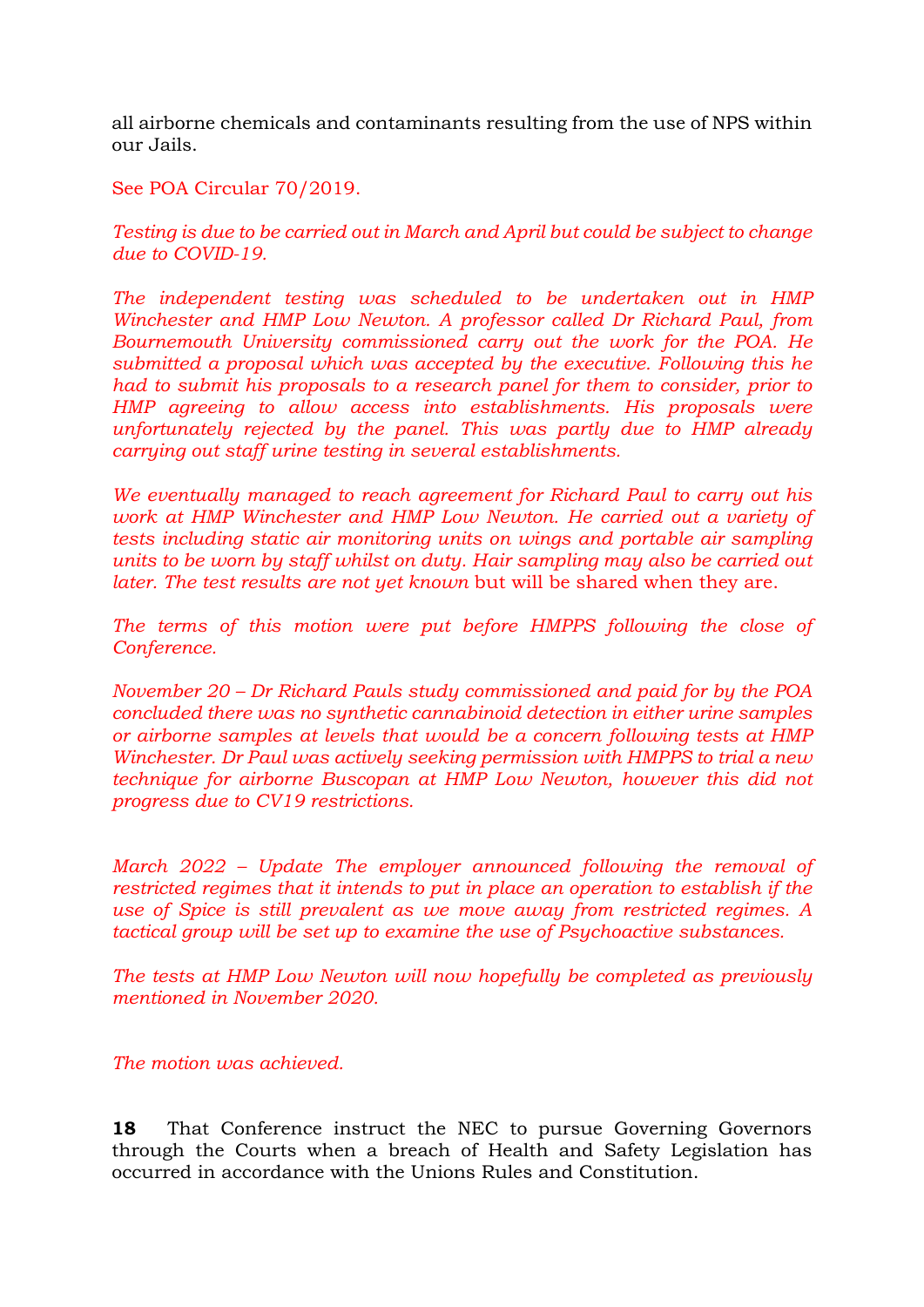*The terms of this motion were put before HMPPS following the close of Conference.*

*The motion will remain as a policy of the Union until it is achieved or until the 10 year Anniversary.* 

# **AWARDS**

**20** Conference awards Duncan Keys Assistant General Secretary Honorary Life membership.

*The terms of this motion were dealt with by the NEC and administration of the Union.*

**21** Conference awards Tony Stocks Honorary Life membership.

*The terms of this motion were dealt with by the NEC and administration of the Union.*

**21a** Conference awards Stuart Simpson Honorary Life Membership.

*The terms of this motion were dealt with by the NEC and administration of the Union.*

# **SPECIAL HOSPITALS**

**22** Conference accepts that the staffing levels in our secure hospitals need to be increased due to the levels of violence and workloads.

*The terms of this motion were put before the NHS TU Leads Meeting following the close of Conference.*

*The motion will remain as a policy of the Union until it is achieved or until the 10 year Anniversary.* 

**23** In light of the recent announcement by the Prime Minister that the NHS budget is to be increased, Conference mandate the NEC to enter into urgent negotiations with the Health Minister to secure additional funding to increase the local budget and staffing levels in all our secure hospitals.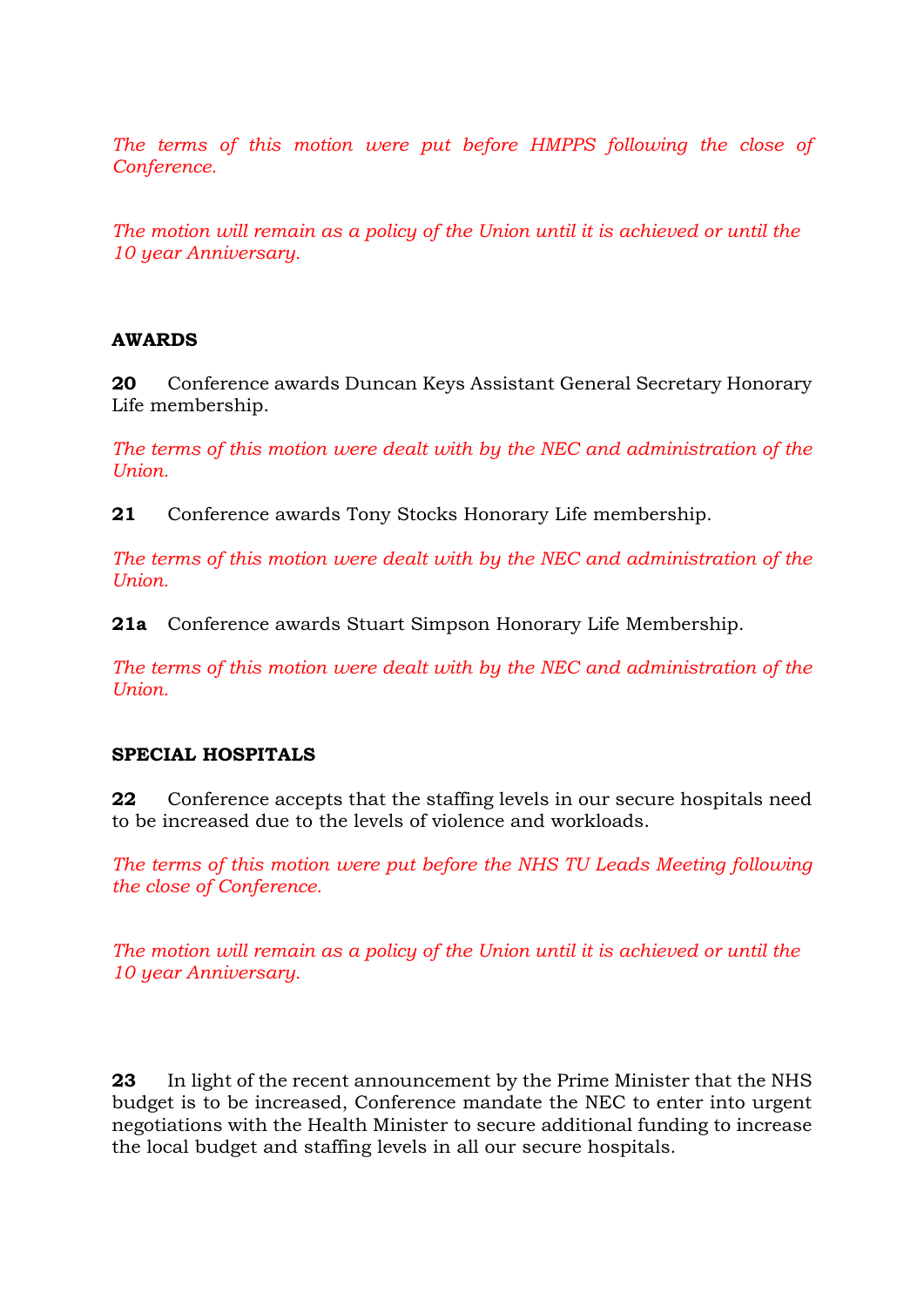*The terms of this motion were put before the NHS TU Leads Meeting following the close of Conference.*

*The motion will remain as a policy of the Union until it is achieved or until the 10 year Anniversary.* 

# **MATTERS AFFECTING THE UNION**

**27** That Conference holds a vote of confidence in the current NEC to establish if the membership has their confidence.

*The terms of this motion were dealt with at Annual Conference.*

**31** If a Conference Motion is not achieved by its tenth anniversary it should be removed from the policy of the Union and placed into the archive document, the reason why it has not been achieved to be explained on a circular to the membership.

*The terms of this motion were dealt with by Standing Orders Committee.* 

**34** That Conference Endorse the "Cuffe" report in its entirety.

*Steve Gillan General Secretary to address Conference on the Cuffe Report followed by Mr Pat Cuffe response to the report back by the General Secretary.*

**36** That Conference accept Conference Paper 1 Retired Members.

*Steve Gillan General Secretary to address Conference on the Cuffe Report followed by Mr Pat Cuffe response to the report back by the General Secretary.*

**46** The POA NEC are to apply annually, starting in 2019, to HMRC in order to be included on the list of professional bodies approved for tax relief.

When the POA NEC receive the decision from HMRC it is to be distributed to all POA members via Circular.

If the 2019 application is unsuccessful then the NEC will apply annually until successful.

*The terms of this motion were put before the Unions Accountants.*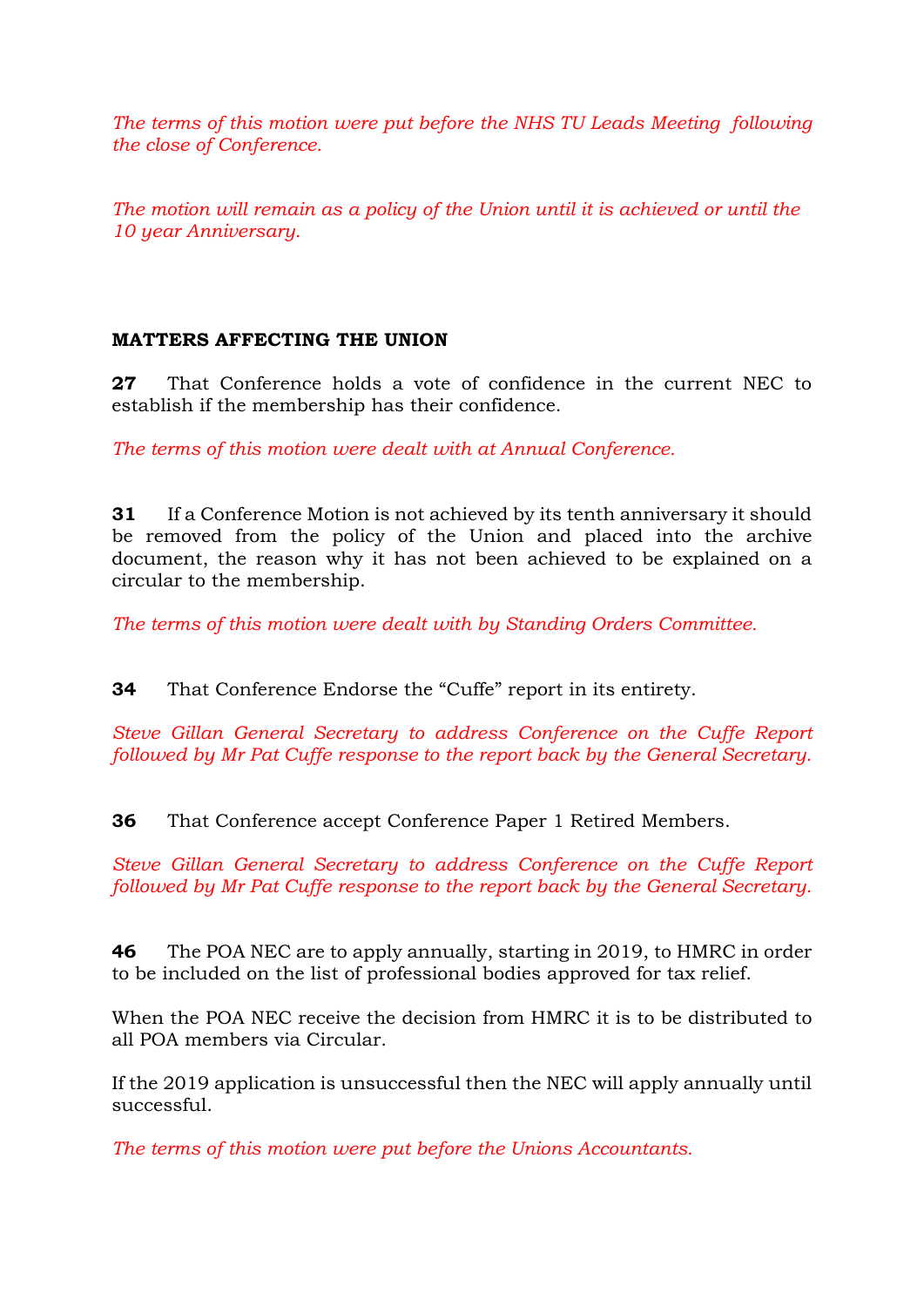**47** That Conference mandate all local POA committees to provide weekly reports to the General Secretary via a dedicated email address, identifying all serious incidents. This will provide the NEC with hard data to challenge the employer over the current inadequate reporting systems.

*A POA Circular was sent out advising branches of email address to use.*

**48** Conference note that only the National Chairman and General Secretary produce a weekly diary that is published on the website. In the interests of transparency Conference instruct all elected National officials to produce a weekly diary that is published on the members only access to the POA website.

*The terms of this motion have been carried out.*

**50** Conference mandate the NEC to ensure the POA Diary is produced and distributed to branches and members by the end of September of the year prior to the diary beginning.

*The terms of this motion have been carried out.*

**52** Conference instructs the NEC to improve and develop Circulars that are sent out to Branches. Often Circulars are difficult to understand, we request that in future all Circulars are written in plain English, contain as little jargon as possible and transparent in which areas of the POA they involve.

*The terms of this motion have been carried out.*

**53** Conference instructs the NEC to explore the use of technology, including electronic voting, in carrying out work place ballots, especially Branch elections to maximise turn out, interest and modernise the current outdated system.

*The terms of this motion were put before the NEC.*

**54** That Conference instructs that all routine branch correspondence, such as membership, finance and legal, be sent by email rather incurring postage costs.

*The terms of this motion have been carried out.*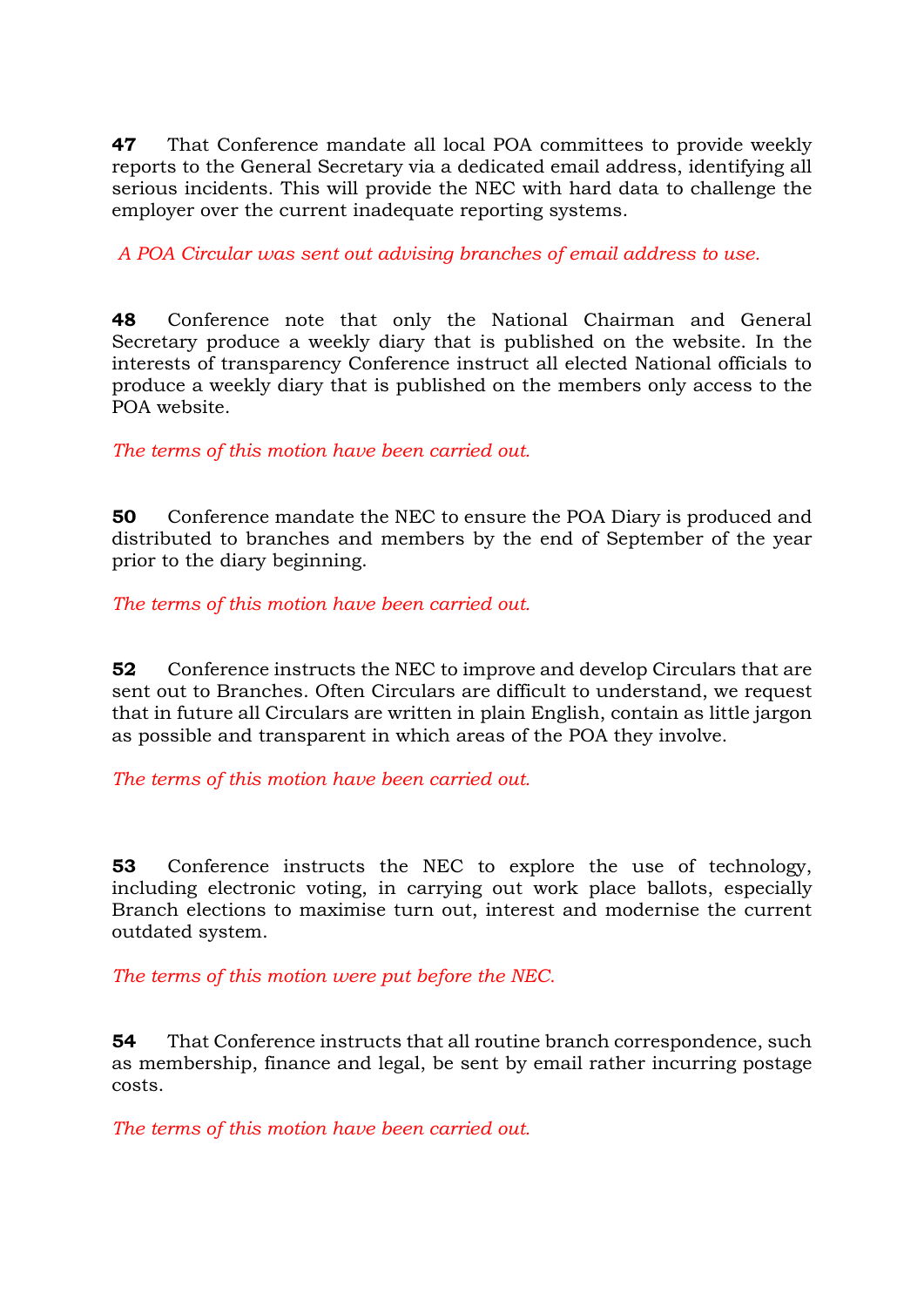**55.** Conference mandate the NEC to stop the Annual Workplace Ballot in regard to the PSPRB Annual Award.

*The terms of this motion has been carried out.*

**57** Conference accept that RMPs have had a positive impact on the Health and Safety of POA members and that this positive impact must be also afforded to our members in the private estate, Conference instruct the NEC to seek the roll out of RMPs in the private estate.

*In relation to RMPs there is a mixed picture in the private estate across the company's, however private company's are not subject to PSI 07-2017.*

*February 2022 – As part of the regime progression process moving out of covid restrictions the POA have called for RMPs to be mandatory across the private prison estate – Ongoing.*

### **SECURITY AND CUSTODY**

**60** To reduce violence and the known threat of 'spice' to staff, the NEC are instructed by Conference to seek a legislation change in regards to searching Rule 39 correspondence to prisoners.

*Whilst actual legislation change would be difficult to achieve HMPPS have issued guidance via a security briefing, to all Governors regarding the photocopying of mail. This can be carried out following a risk assessment and is subject to regular review. Establishments using this method have found it to be effective. Rapiscans have also been introduced in the majority of establishments and we continue to look at other ways to prevent conveyance of drugs via correspondence.*

*The motion will remain as a policy of the Union until it is achieved or until the 10 year Anniversary.* 

**62** That Conference instructs the NEC to address with the employer the issue that assaults on staff, including 'potting' and 'spitting' are no longer considered to be serious assaults.

*This has been raised with the employer via the security Whitley. There is no appetite from them to make these changes. They acknowledge they understand why staff feel this type of assault is not being taken seriously but have concerns about the impact on current statistics if they were to make these changes. They agreed to revisit discussions at the point where the incident reporting guidance*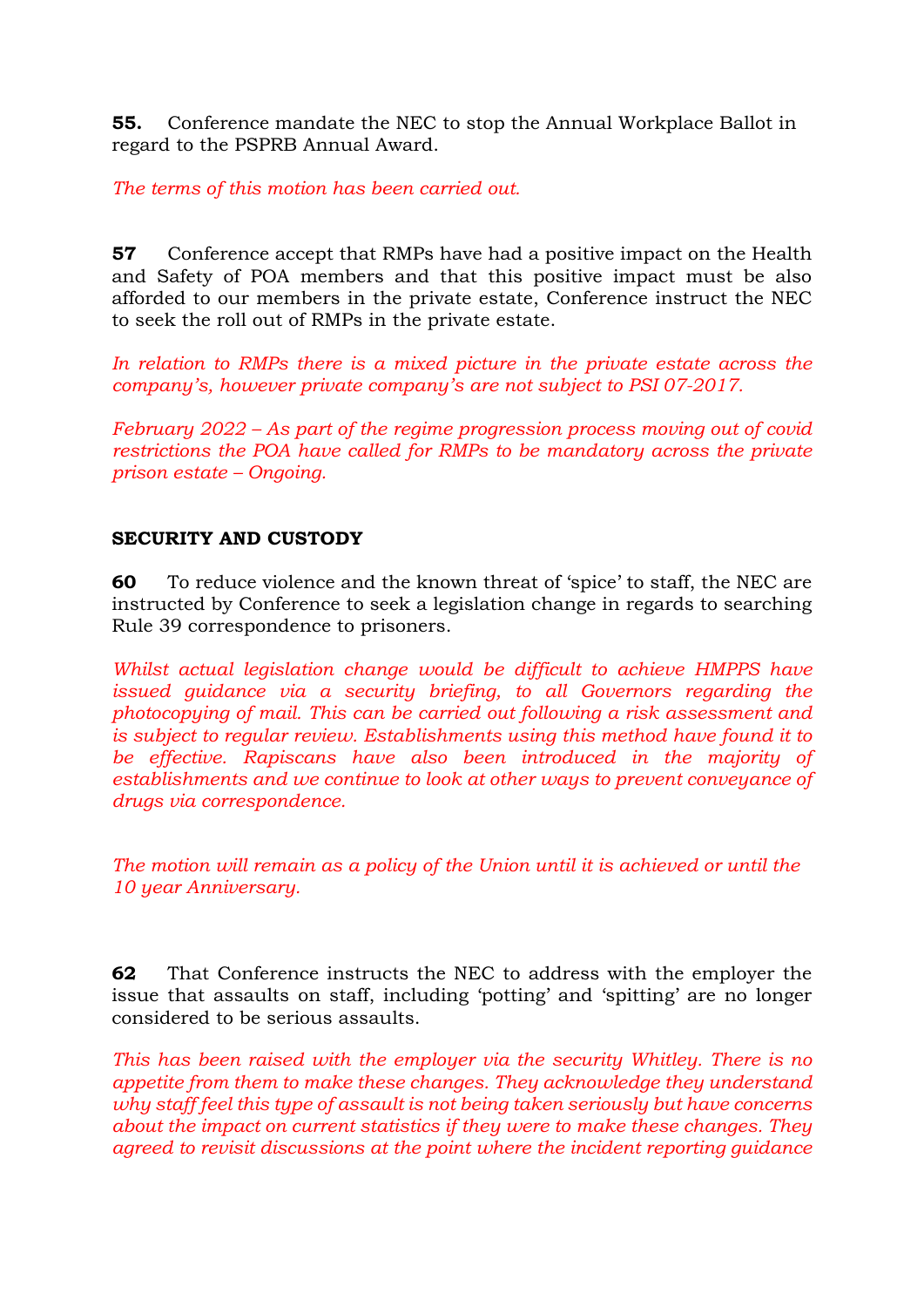*is reviewed but also acknowledged this will not be for some time due to other ongoing commitments.*

*April 2020.*

*HMP Belmarsh Prisoner receives a 20-month sentence for spraying Prison Officer with urine. He was charged with 'administering a poison with intent to injure, aggrieve or annoy' under Section 24 of the Offences Against the Person Act 1861. The older law carries a maximum sentence of two years but requires proof a 'noxious substance' has been used.*

*December 2021.*

*See POA Circular 105 Police, Crime, Sentencing and Courts Bill.*

*"The POA have met on several occasions with Earl Attlee in the House of Lords who has turned out to be amongst others a key ally of the POA and he is attempting to amend the Police, Crime, Sentencing and Courts Bill to give greater protection to prison staff against cowardly and disgusting "potting" assaults. His original amendment after being briefed by the POA was debated in October 2021 (please see [www.tinyurl.com/pottingdebate](http://www.tinyurl.com/pottingdebate) for the transcript) but this was tactically withdrawn after the Government claimed it was unnecessary because such assaults are already covered in law.*

*However, Earl Attlee intends to bring a similar amendment back at the next stage, which commences in the New Year.* 

*In order to secure maximum Parliamentary support, his new amendment focusses on prisoners who help facilitate such attacks by contributing their own bodily substances – which is not currently a crime – by establishing a new offence of "facilitation of potting".*

*The motion will remain as a policy of the Union until it is achieved or until the 10 year Anniversary.* 

### **OPERATIONS**

**64** To reduce violence and the threat of spice, the NEC negotiate that all prisoners are returned into prison clothing until such time this huge problem is under control.

Chased Prisons Directorate for a response 19/2/20.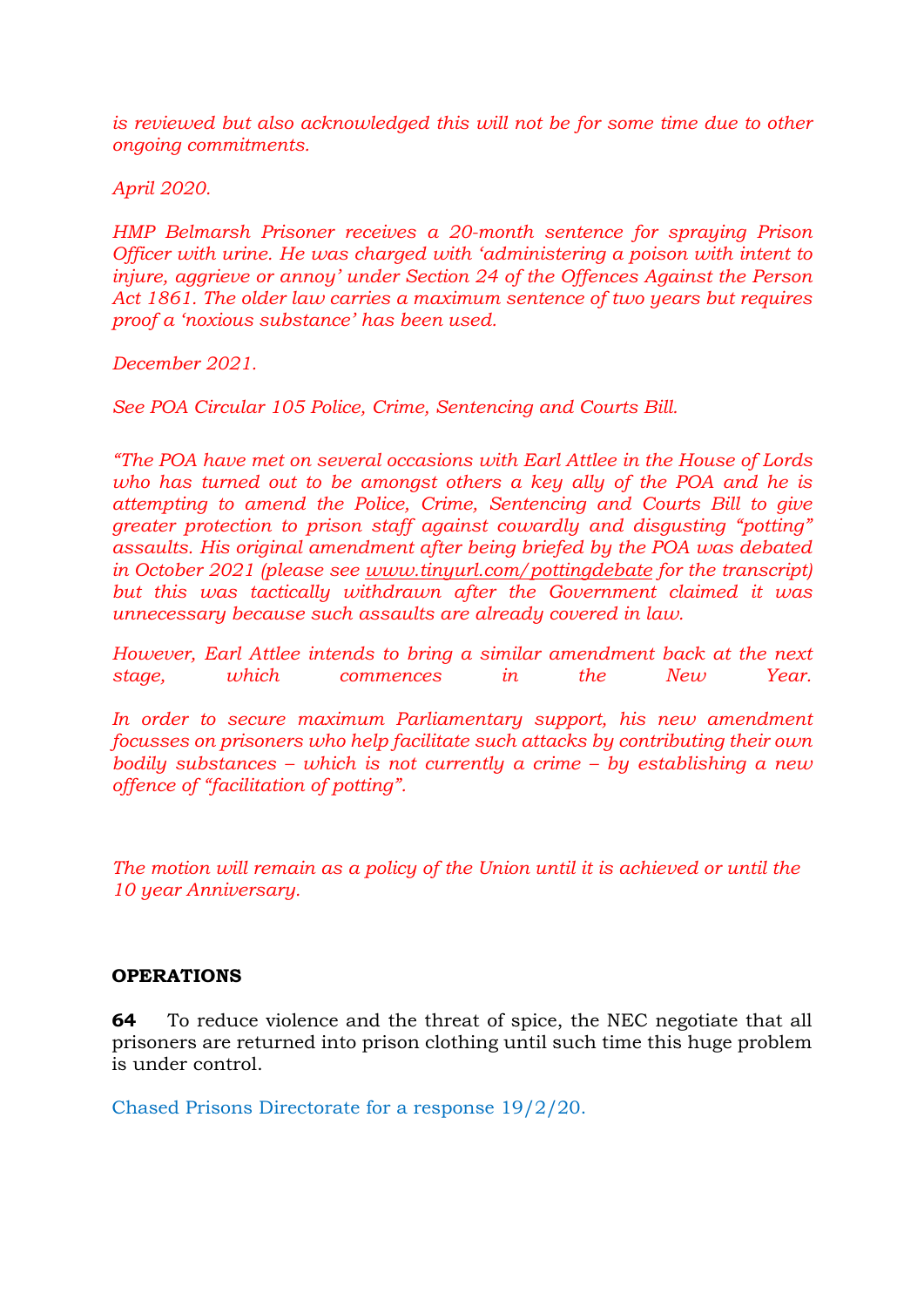*The motion will remain as a policy of the Union until it is achieved or until the 10 year Anniversary.* 

**65** Conference instructs the NEC to negotiate that the employing of all wing based jobs for prisoners are now allocated by operational wing staff once cleared by the appropriate department.

Chased Prisons Directorate for a response 19/2/20.

*The motion will remain as a policy of the Union until it is achieved or until the 10 year Anniversary.* 

**66** Conference to accept that the Open Estate is just as important as other categories of prisons and requires recognition and deliberation when implementing polices.

Accountability for Open Prisons and their Governors is through their respective PGD and Executive Directors North & South to the Director General Prisons. The Open Prisons Forum (OPF) is an advisory body which brings together Open Prison Governors to share best practice, learn lessons and influence policy development. The OPF is chaired by the Deputy Director Prisons supported by the lead Governor, currently the Governor of Sudbury. The Operational Policy Subcommittee is chaired by the Executive Director South, Michelle Jarman-Howe and includes the Deputy Director Prisons providing the link to the OPF.

*Throughout this year the Whitley Councils have pushed HMPPs in relation to a number of Open Estate specific issues. The OMIC team have met with the employer numerous times in order to try and establish the same protections for Band 4s likely to be displaced by OMIC as were achieved for the closed estate, that continues to be a priority. The employer has confirmed that PAVA will be issued in the open estate to staff when on night duties this came about by the PAVA sub team recognising and deliberating specifically on behalf of the open estate in relation to the roll out of PAVA. Key issues for the open estate remain part of a dispute between the Union and HMPPs in relation to OMIC. The motion will remain as an ongoing policy of the Union.*

**67** Conference instruct the NEC to gain key workers or equivalent profiled time for the open estate to accommodate the rehabilitative culture.

*Employee Relations chasing a response 18/2/20.*

*Please see;*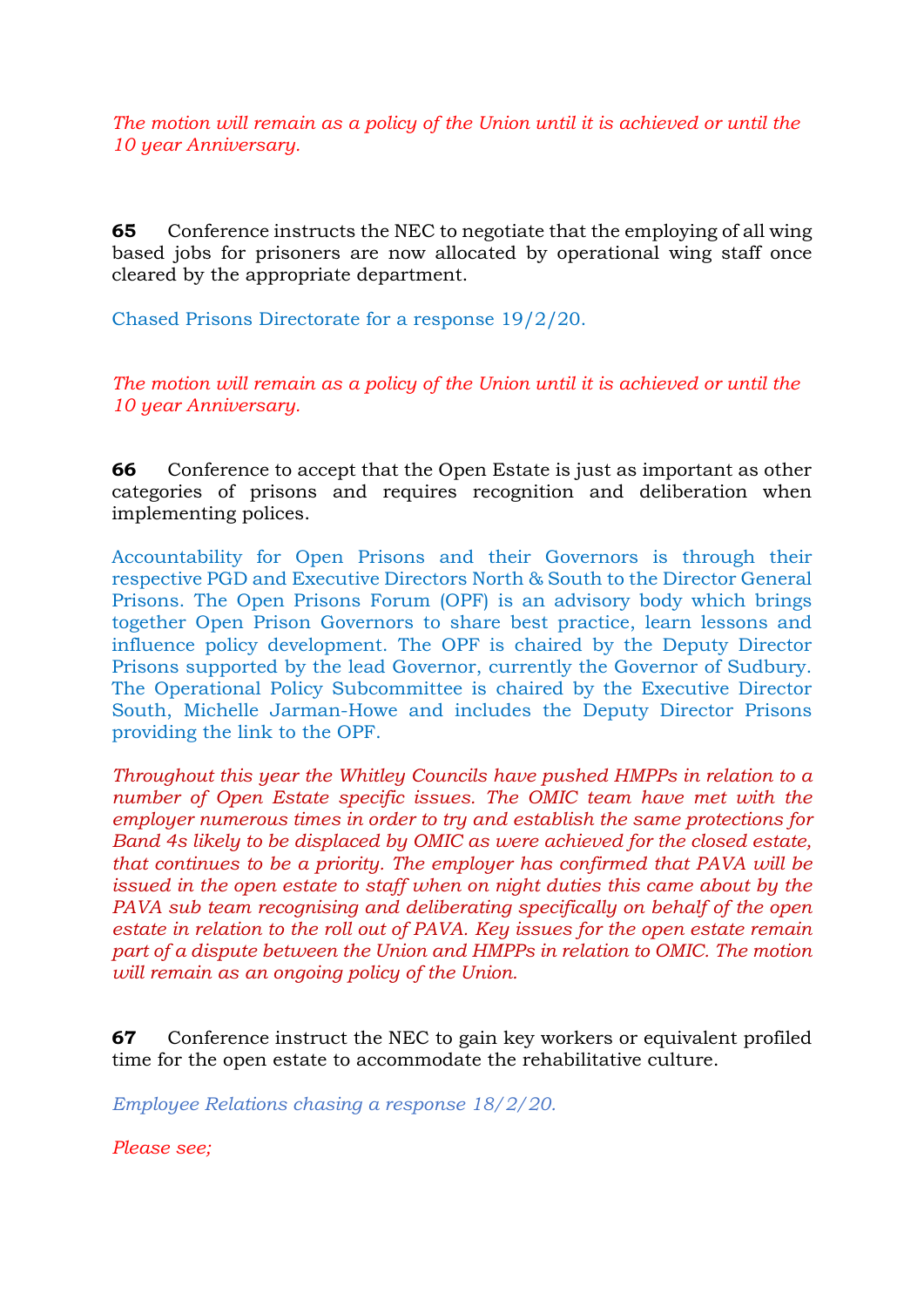*POA circular 49/2019 (23 May 2019.) POA circular 94/2019 (27th September 2019.)*

*This is a key issue for the open estate and remains part of a dispute between the Union and HMPPs in relation to OMIC. The motion will remain as an ongoing policy of the Union.*

*February 2022 – The POA NEC continue to pursue key worker or an equivalent for the open estate. The OMIC lead could not give any assurance around gaining resource.*

**68** That the NEC actively engages with HMPPS to remove the OSG grade from working in Segregation units in the night state, as per the provisions of PSI 42/1997 which clearly state that " Duties which are not consistent with the role of the Operational Support Grade are those which require higher levels of security training, planned use of force (C&R) and the higher levels of inter-personal skills, for which Officers are specifically trained."

Employer agreed with POA position; following dispute Richard Vince wrote to Executive Directors PSP North and South stating; "It is agreed that the technical wording in PSO 1700 Segregation defines that segregation units should be staffed an "officer" grade due to the potentially complex nature of that environment. Therefore, we will need to ensure that we comply with policy".

*Achieved please see POA circular 114/2019 – 13th November 2019.*

# **HR**

**71** That Conference condemn HMPPS for its continued failure to adequately address the ever increasing issue of mental health being suffered by staff which is directly linked to the HMPPS failure to follow its own procedures as outlined in PSI 01/2017.

Further to this the NEC to enter into urgent discussion with HMPPS, using all means possible, to ensure that properly trained mental health professionals are appointed at every Region/establishment to properly monitor and directly address the issues to staff mental health.

The Occupational Health and Employee Assistance Program Policy Framework specifies mandatory provision of confidential counselling services for staff. HMPPS provides a 24/7 Employee Assistance Programme where mental health support, counselling, therapy is delivered by qualified counsellors.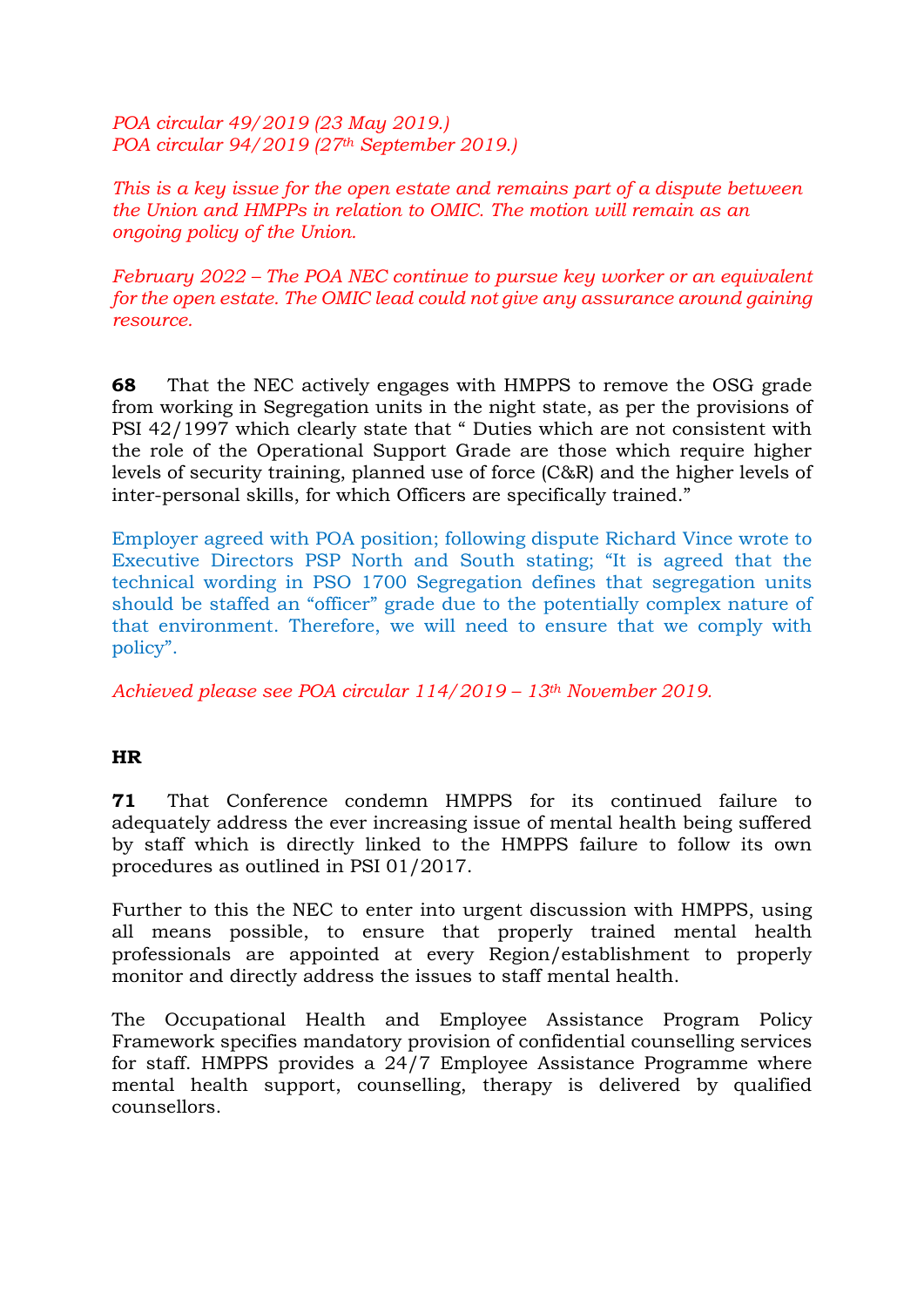*The whole range of services are outlined in the EAP User Guide on My Hub:* 

*https://hmpps.myhub.sscl.com/*

*Structured Professional Support is a proactive personal support service available to staff. The contract has been in place since April 2018. More details can be found here:* 

*https://hmpps.myhub.sscl.com/hmpps-connect/i-am-an-employee/Workinghere/structured-professional-support-SPS-for-prison-staff*

*Care Teams and care team leaders have their own training in place and although are not trained mental health professionals they are aware of how to signpost staff to trained mental health support.*

*The Staff Safety group have delivered TRiM training in the 10 Prisons Project in 2018 and this training is continuing.*

*The HR Whitley Committee have witnessed an improvement over the year in HMPPs provision of mental health support for our members. In house resources have been deployed following serious traumatic incidents and remain in place providing counselling to staff. The motion will remain as an ongoing policy of the Union.*

**72** That Conference condemns HMPPS on the way our members exit the Service under IHR and enter into discussions to rectify this.

HMPPS (Steve Buxton and Michael Lowe) have met with the POA HR Whitley committee throughout the year, and we were able to confirm with the POA exactly what their concerns were regarding IHR.

Subsequent to that, a website had been set up for staff to use who were off work and unable to access SOP, but HMPPS acknowledge that more work was required around this. The POA said that this issue had been raised historically, the HR delivery team agreed with issues raised by the POA HR Whitley Committee and have worked collaboratively to improve the process and at the same time provide a single point of contact for interventions in relation to stuck or hard to progress individual cases.

Following consultation with the POA -HMPPS Employee Health – Occupational Health and Ill Health Retirement Services have developed an external website in conjunction with Optima Health.

It provides comprehensive information and guidance on Public Sector Prisons & Head Quarters Ill Health Retirement, Injury Benefit and Sick Leave Excusal.

<https://hmppsemployeehealth.com/>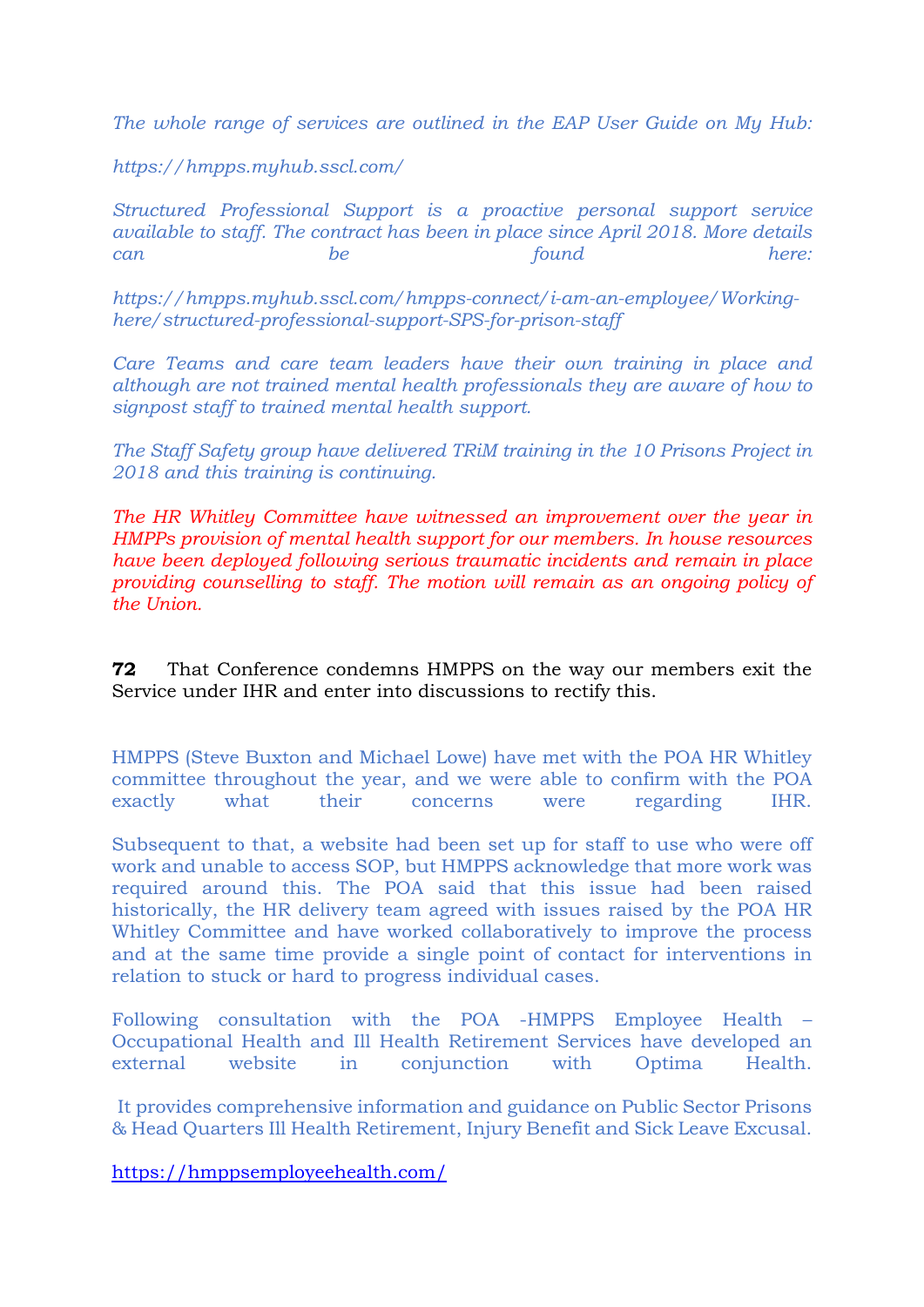*Achieved – Through regular meetings with the HMPPS Employee Health – Occupational Health and Ill Health Retirement Services and the HR delivery team the POA HR Whitley Committee have identified critical issues that were impacting on individual members, identified common problems across the estate in relation to the completion and processing of IHR applications. Positive discussions and meetings have led to the creation of a single web site containing vital information for members and most importantly that information is now available to members away from the workplace.*

**73** For the NEC to negotiate an extra payment for OSGs carrying out skilled task which require them to pass an examination for example control room trained OSGs. For all OSGs carrying out extra duties to also receive this payment including care team, youth justice foundation degree etc.

HMPPs response - Pay and allowances for operational staff are not matters for negotiation / collective bargaining and are determined by the independent Prison Service Pay Review Body (PSPRB) process.

While HMPPS is always amenable to discussing potentially common proposals, ultimately, engaging in the PSPRB process and submitting evidence to the PSPRB is therefore the avenue by which the POA can make representations of this kind.

*As above the Employer states they will not enter into negotiation or collective bargaining in relation to pay and allowances, however the employer recently successfully engaged with the POA in relation to on call allowances for the NTRG and NTDSG, once agreement was reached including a ballot of the affected members the agreed resolution formed part of the employers submissions to the PSPRB. In addition the permanent uplift in the rate of Payment Plus and the uplift in OSG overtime gained this year also proves that the employer can, when it chooses engage with this Union in relation to pay.*

*The POA believe this approach could have been taken in relation to this motion.* 

*Feb 22 update – As part of their submissions to the PSPRB 2022 the POA NEC requested a £500 payment for any individual delivering additional tasks, the ECR / Control room was included on a non-exhaustive list of tasks delivered across the range of ranks and bands including OSGs and Band 2 colleagues.*

*The motion will remain as an ongoing policy of the Union.*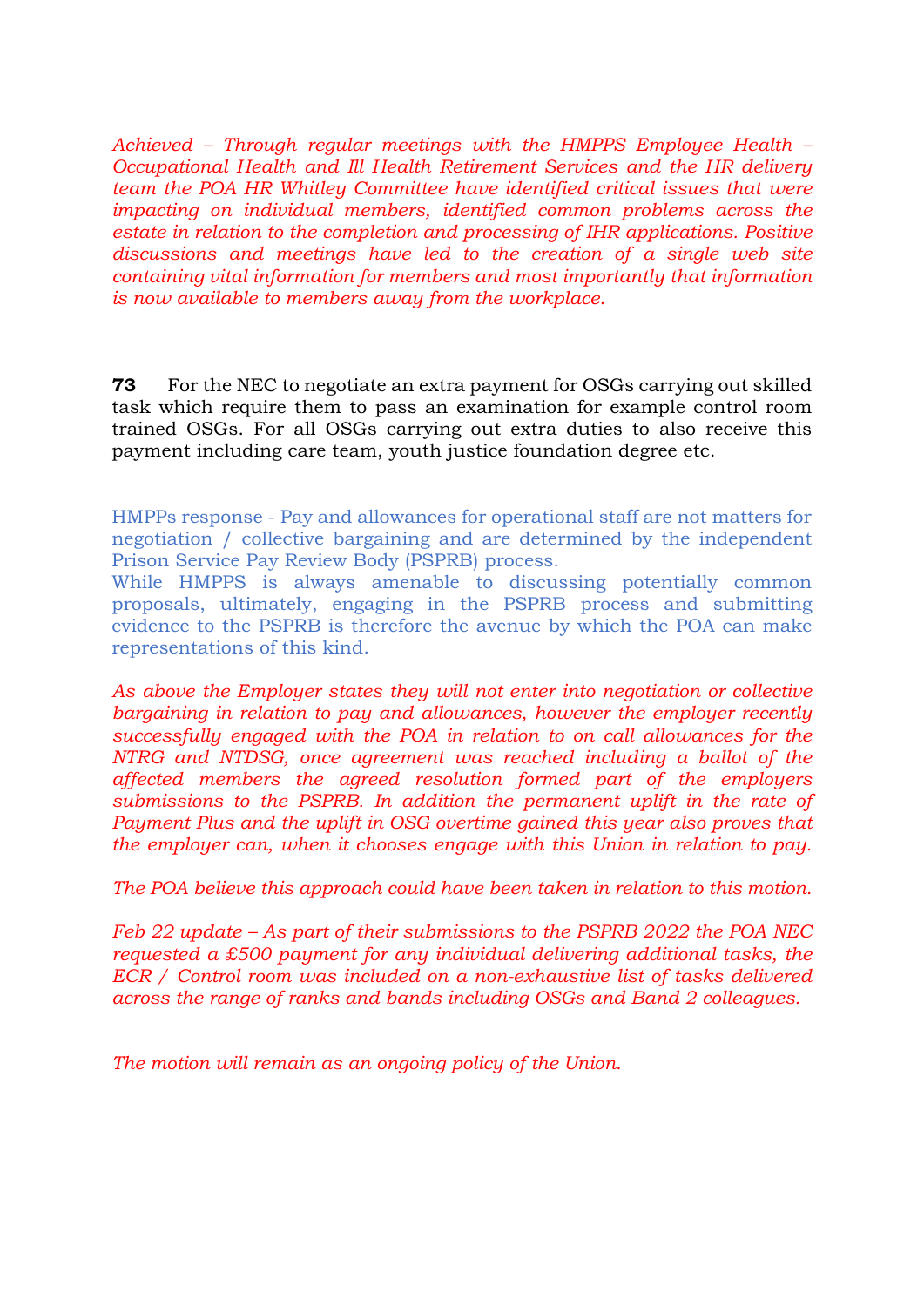**75** For the NEC to formally challenge the vetting process currently in place by HMPPS, ensuring that all staff working in Prison Establishments are correctly vetting before taking up employment.

*In order to gain a better understanding of vetting issues the National Chair raised a freedom of information request in relation to vetting of potential HMPPs job applicants, within that Freedom of Information Request the Ministry of justice stated the following;*

*As part of the security vetting process, a criminal records check is carried out on all HMPPS applicants, covering all job roles. Where any adverse information is identified as a result of the criminal records check, the Approvals and Compliance Team (ACT) carefully study the full facts of a case when evaluating suitability, and consider each case on its individual merits before a conclusion is reached, including the job role they are applying for. The ACT is a unit of experienced operational and non-operational staff responsible for decision making on the suitability of all staff and contractor personnel working in HMPPS who are subject to security vetting. The unique nature of the organisation and the settings in which individuals may work, means the security of prison establishments is a fundamental consideration. As part of an application for employment within HMPPS, an evaluation is made to decide if an individual is suitable for work in a prison environment, taking into consideration safety and security issues, as well as our duty of care to prisoners, staff and the individual.* 

*The motion will remain as a policy of the Union until it is achieved or until the 10 year Anniversary.* 

### *HMPPS Response;*

*HMPPS met with the POA NEC in December 2019 to outline the tools HMPPS use for vetting and the risk management we put in place. HMPPS felt this was accepted and understood by the POA. All staff and workers are subject to personnel security vetting based upon the job role and level or risk associated*  with it. All applicants are subject to a number of checks including identity *verification, confirmation of right to work, referencing as well as a criminal records check covering both spent and unspent criminal convictions. We are reviewing our approach with the intention of enhancing our current vetting checks to make sure we reflect the changing threat picture; changes will be rolled out over the next year or so. All prison and probation locations must comply with the security vetting policies and procedures, which underpin the overall safety and security of all staff, workers and prisoners.*

**81** Conference reaffirm the Unions policy to scrap the annual staff fitness test as it is not fit for purpose.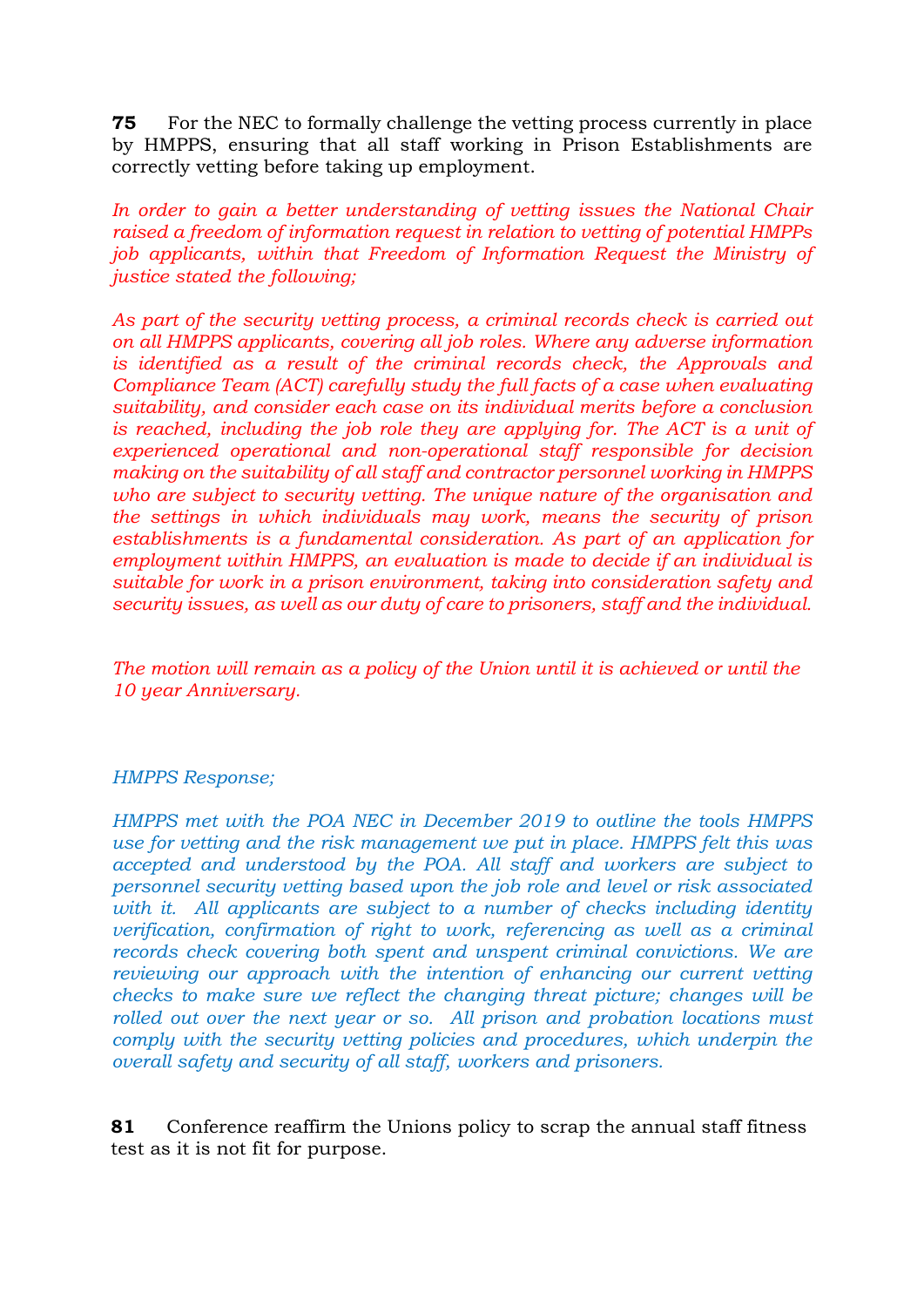HMPPS Response:

HMPPS have confirmed there were no plans to amend the Staff Fitness Test. HMPPS have discussed this with the POA NEC who confirmed they would respond further on this Conference Motion.

*The motion will remain as a policy of the Union until it is achieved or until the 10 year Anniversary.* 

**82** Conference instructs the NEC to engage with HMPPS to seek changes to the current promotion policy and procedures, so that experience, knowledge and service is considered when selecting candidates. This would help to eradicate the bias, discrimination and nefarious intent which is inherent in the Service and more so with some managers.

The Head of Learning and Development has advised that there is a review currently looking at all promotion assessments across HMPPS and the POA have been invited to engage in this by the Lead. The Employer state they are very keen to explore a move to a model that is potentially less focussed on one's performance on one day, and instead does take into consideration their previous experience and knowledge.

The concept of the Work Books that was introduced a couple of years ago already takes us in that direction and we will explore further over the coming months.

*The POA will continue to engage with this piece of work in line with this conference motion.* 

*The motion will remain as a policy of the Union until it is achieved or until the 10 year Anniversary.* 

**83** Conference to direct the NEC to address the antiquated amount of Travel & Subsistence, and uplift the Travel & Subsistence through any means of negotiation through joint venture with the TUC and consultation with the HMRC to gain a more realistic amount for our members and to report back to Conference 2020 if not before.

HMPPs have confirmed that a review of travel and subsistence rates will be considered as part of a wider policy review, date yet to be determined.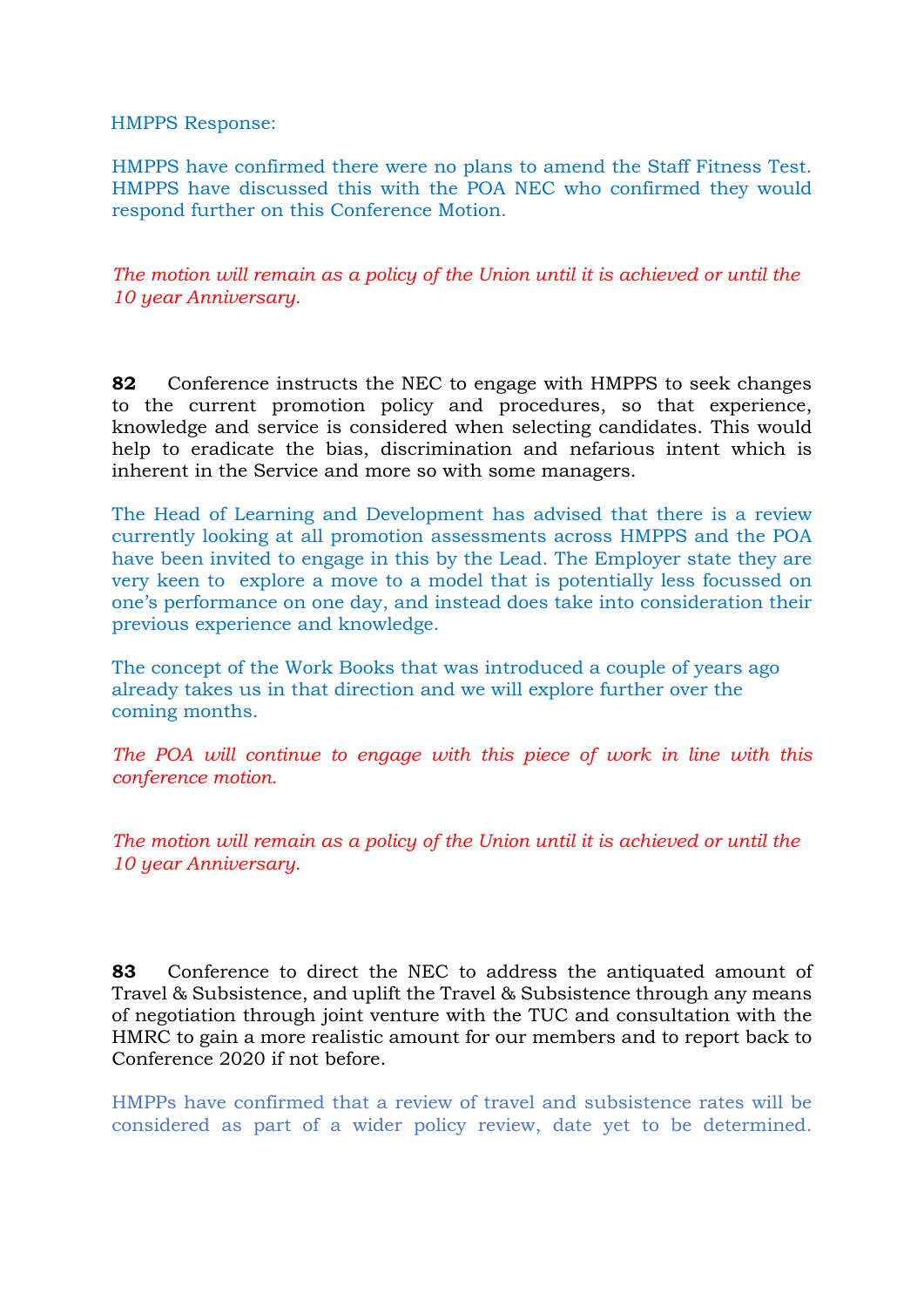*The motion will remain as a policy of the Union until it is achieved or until the 10 year Anniversary.* 

**84** That Conference instructs the NEC to seek a change to the current grievance procedure to ensure each stage of the grievance is heard independently.

# HMPPS Response;

The grievance policy will be reviewed as part of the programme of work that HR Policy team are taking forward over the next 12-15 months. Consideration will be given to the issues raised by TUs as part of this work, and will be subject to separate dedicated meetings and consultation.

*The Employer have presented a proposed new Staff Grievance Policy Framework. At present the element of independence at each stage has not been reached however, talks regarding the new policy framework continue.*

# **85** Conference mandate the NEC to pursue an uplift in the Care and Maintenance of Dog Annual Allowance.

HMPPs response - Pay and allowances for operational staff are not matters for negotiation / collective bargaining and are determined by the independent Prison Service Pay Review Body (PSPRB) process.

While HMPPS is always amenable to discussing potentially common proposals, ultimately, engaging in the PSPRB process and submitting evidence to the PSPRB is therefore the avenue by which the POA can make representations of this kind.

*As above the Employer states they will not enter into negotiation or collective bargaining in relation to pay and allowances, however the employer recently successfully engaged with the POA in relation to on call allowances for the NTRG and NTDSG, once agreement was reached including a ballot of the affected members the agreed resolution formed part of the employers submissions to the PSPRB. In addition the permanent uplift in the rate of Payment Plus and the uplift in OSG overtime gained this year also proves that the employer can, when it chooses engage with this Union in relation to pay.*

*The POA believe this approach could have been taken in relation to this motion.* 

*February 22 update – The POA NEC as part of its 2022 pay claim submissions to the PSPRB gave detailed evidence and requested an uplift of the dog handler Care & Maintenance Allowance be increased to £7,000 for one dog, plus £500 for each additional dog.*